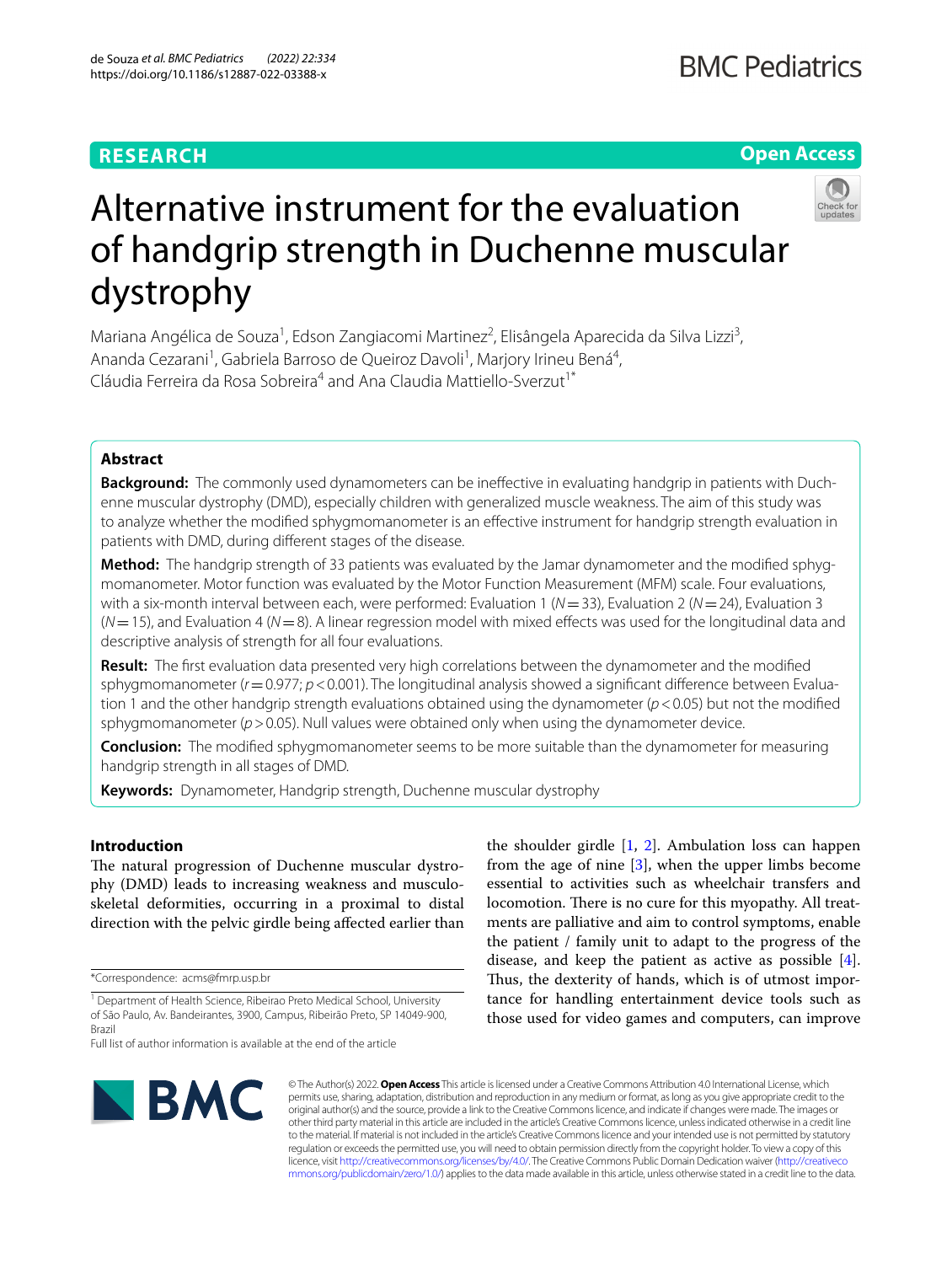the quality of life of people with disabilities such as DMD [[5\]](#page-6-4).

Nevertheless, the progressive weakness and loss of strength also afect the dexterity needed for reaching, grasping, and prehension. Abnormal dexterity, or incoordination, is observed in people with injuries involving the central nervous system [\[6](#page-6-5)] and myopathies [[7\]](#page-6-6), leading to pathological synergies and atypical postures [\[6](#page-6-5)]. According to the literature, diferent types of dynamometers have been used to assess grip strength, such as hydraulic (the Jamar dynamometer) [\[8](#page-6-7)], pneumatic (the bulb dynamometer, Martin Vigorimeter, modifed sphygmomanometer)  $[9-12]$  $[9-12]$ , and electronic (the Myogrip)  $[13, 12]$  $[13, 12]$ [14\]](#page-6-11). The Jamar dynamometer (here called "dynamometer") is considered the gold standard of handgrip strength evaluation  $[8, 11]$  $[8, 11]$  $[8, 11]$ . This instrument evaluates the grip force through the digital hook-up, during which the interosseous muscles are the most recruited, while the thumb has minimal participation in this action [[15\]](#page-6-13). Mattar et al. [[16\]](#page-6-14) analyzed the grasping response with the dynamometer in young DMD patients and observed a lower grip strength development in this population when compared to typical children. The authors also found a positive correlation between grip strength and higher degree of physical disability in the limbs, measured by the Brooke scale. However, the dynamometer has low validity in weakness detection for patients in diferent stages of myopathic disorders [\[17](#page-6-15)], as it is considered heavy, weighing about  $2.5 \text{ kg}$  [\[18](#page-6-16)], and ineffective at measuring strength in children with small variations in handgrip [[19\]](#page-6-17). Another negative aspect of this portable device is its high price (around U\$560.00), which makes it unaffordable for clinical practitioners.

As an alternative, the bulb dynamometer evaluates grip strength using the opposition between thumb and fngers. It is small in size and lightweight, which makes it ideal for evaluating typical children [[9\]](#page-6-8). Our research group evaluated the grasping response, using the bulb dynamometer, in ambulatory patients with DMD and observed a very stable grip strength response, regard-less of age [\[9\]](#page-6-8). This finding was different from what was observed in typical children, whose grip strength increased with increase in age, whereas a few instances of zero grip strength were observed in children with DMD using the bulb dynamometer. Children with DMD, at six and 10years of age, achieved 79 and 50% of normal grip strength, respectively [\[9](#page-6-8), [10](#page-6-18)].

Patients with hand weakness may present difficulties and/or inability to use the dynamometer. In this case, a pneumatic equipment is indicated to evaluate their muscle strength  $[11]$  $[11]$  $[11]$ . The modified sphygmomanometer is a portable pneumatic device, adapted from an aneroid sphygmomanometer,that engages all hand structures  $[20]$  $[20]$  $[20]$ . This instrument has been used in adults with Parkinson's disease, and it has demonstrated good reliability and validity, as a means to compare them to typical adults [\[21,](#page-6-20) [22\]](#page-6-21). In contrast, the dynamometers most commonly used in the literature do not seem to meet the requirements for grasping that are observed in DMD patients, especially those with reduced mobility.

We hypothesize that the modifed sphygmomanometer is an efective alternative for the evaluation of handgrip strength in children who are in diferent stages of the disease and present generalized muscle weakness. This study aims to verify whether the modified sphygmomanometer is a suitable device for measuring handgrip strength in ambulatory and non-ambulatory DMD patients, comparing it with the dynamometer, using a longitudinal and cross-sectional approach. The secondary aim is to explore the infuences of age and motor function in the longitudinal responses obtained with these devices.

# **Methods**

## **Ethical approval and consent to participate**

The research work was performed in accordance with the Declaration of Helsinki and the National Council of Health (CNS), resolution 466/2012. The parents, and/ or guardians of the patients, agreed to their participation by signing an informed consent form. This study was approved by the Ethics Committee of the Clinics Hospital of the Ribeirão Preto Medical School, University of São Paulo (HCFMRP-USP -process number 15508/2016).

#### **Sample**

This study investigated a convenience sample of 33 patients from the Rehabilitation Center in the Clinics Hospital of the Ribeirão Preto Medical School, University of São Paulo (HCFMRP-USP). Both ambulatory patients  $(N=21)$  and non-ambulatory patients  $(N=12)$ were between six and 13years of age at the frst evaluation. To participate in the study, the patients needed to a) be diagnosed with DMD, b) be able to understand simple instructions, and c) have some measurable degree of handgrip strength (i.e., a handgrip strength diferent from zero) in at least one item of equipment used in this study. The DMD diagnosis was given based on the absence of dystrophin, as seen in the muscle biopsy and/or mutation identifcation of the dystrophin gene. Exclusion criteria were a) absence of a confrmed DMD diagnosis, b) history of fractures or upper limb surgeries, c) inability to understand simple instructions, and d) presence of muscle shortening that would prevent the positioning needed for prehension.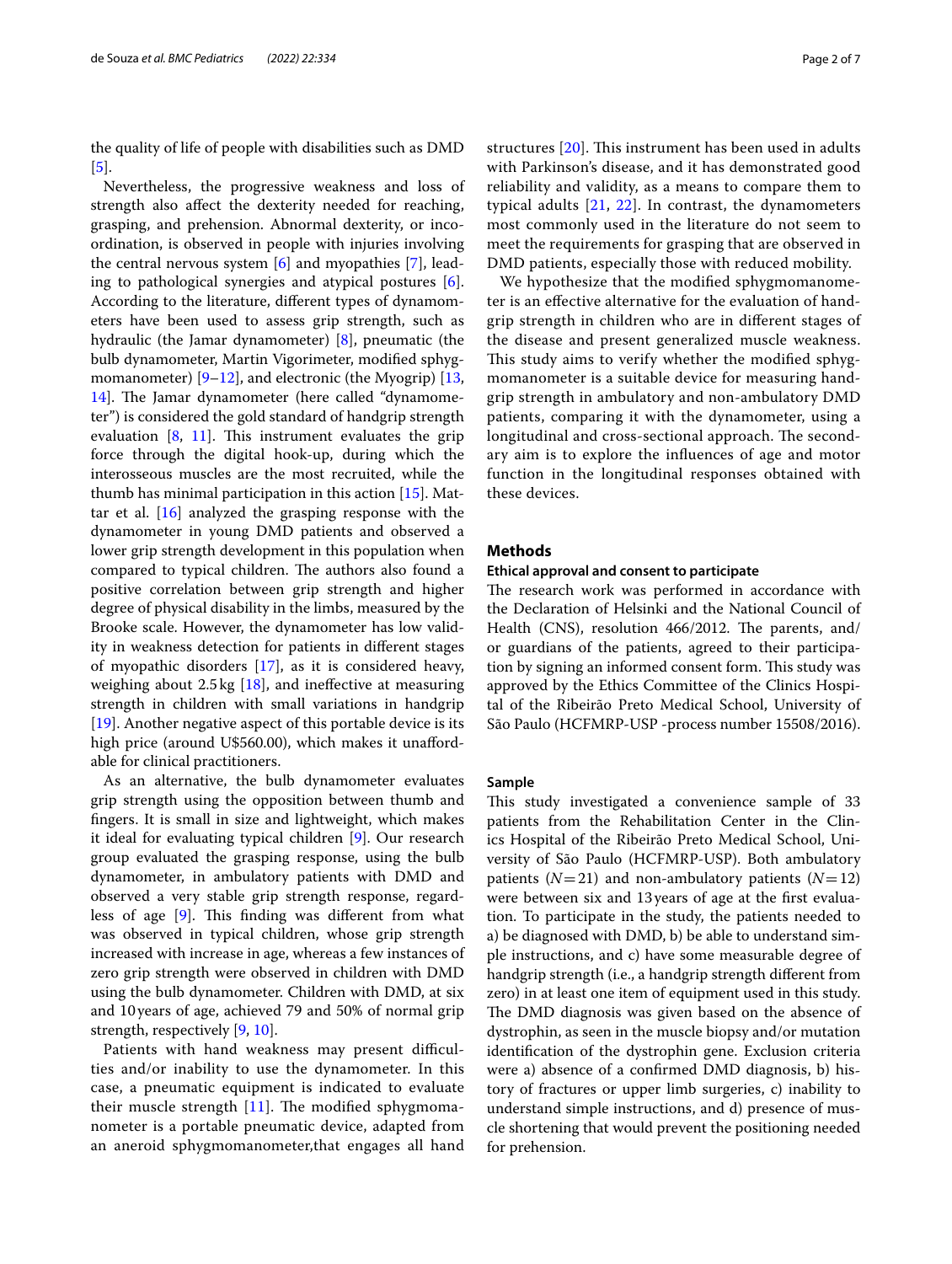# **Evaluation procedures**

Patients were evaluated longitudinally and the following data were registered: body weight (kg), height (m), hand dominance, handgrip strength, and function. Four evaluations were performed with a six-month interval between each: Evaluation 1 (Ev1, *N*=33), Evaluation 2 (Ev2,  $N=24$ ), Evaluation 3 (Ev3,  $N=15$ ), and Evaluation 4 (Ev4, *N*=8). Our N decreased over time due to patients missing the evaluations. The evaluations were performed by two diferent trained researchers.

The body weight was obtained using an electronic anthropometric scale (Welmy<sup>®</sup> W200 / 5). The values were recorded in kg and fractions of 0.1kg, according to the resolution of the scale. Wheelchair users were weighed with and without the wheelchair; when the wheelchair was used, its weight was subtracted from the final weight. The height was obtained by means of a tape measure and recorded in meters (m). For wheelchair users, the height was obtained by measuring the length of the arms or wingspan, using a horizontal stadiometer and metal tape, and the data were recorded in centimeters (cm), with an accuracy of  $0.1 \text{ cm}$  [ $23, 24$  $23, 24$  $23, 24$ ]. The Body Mass Index (BMI) was calculated by the weight ratio, using height squared. Dominance was determined by asking the following question to the parent, caregiver, or patient: "Which hand do you write with?" The Motor Function Measurement scale (MFM), was used, according to the manual instructions, to evaluate motor function. It is composed of three dimensions and a total of 32 items, scored from 0 to 3 according to the patient's performance in the execution of the tasks: Dimension 1 (D1): standing position and transfers (13 items); Dimension 2 (D2): axial and proximal motor function (12 items); and Dimension 3 (D3): distal motor function (7 items) [[25\]](#page-6-24).

The handgrip strength was evaluated by the dynamometer and the modified sphygmomanometer. Three handgrip strength measurements of the dominant hand were collected on both devices, with an interval of approximately 10 s between the three repetitions and approximately 3 min between the devices (starting with the dynamometer). The strength measurements were collected in a standardized position, according to the American Society of Hand Therapists  $(ASHT)$   $[23]$  $[23]$ : patient sitting with back against the chair, feet flat on the floor, upper limb with shoulder adducted, neutral rotation, elbow in 90° fexion, neutral forearm, and wrist between 0° and 30° extension and between 0° and 15° ulnar devia-tion (Fig. [1A](#page-2-0) and B). The mean of the three measures was

<span id="page-2-0"></span>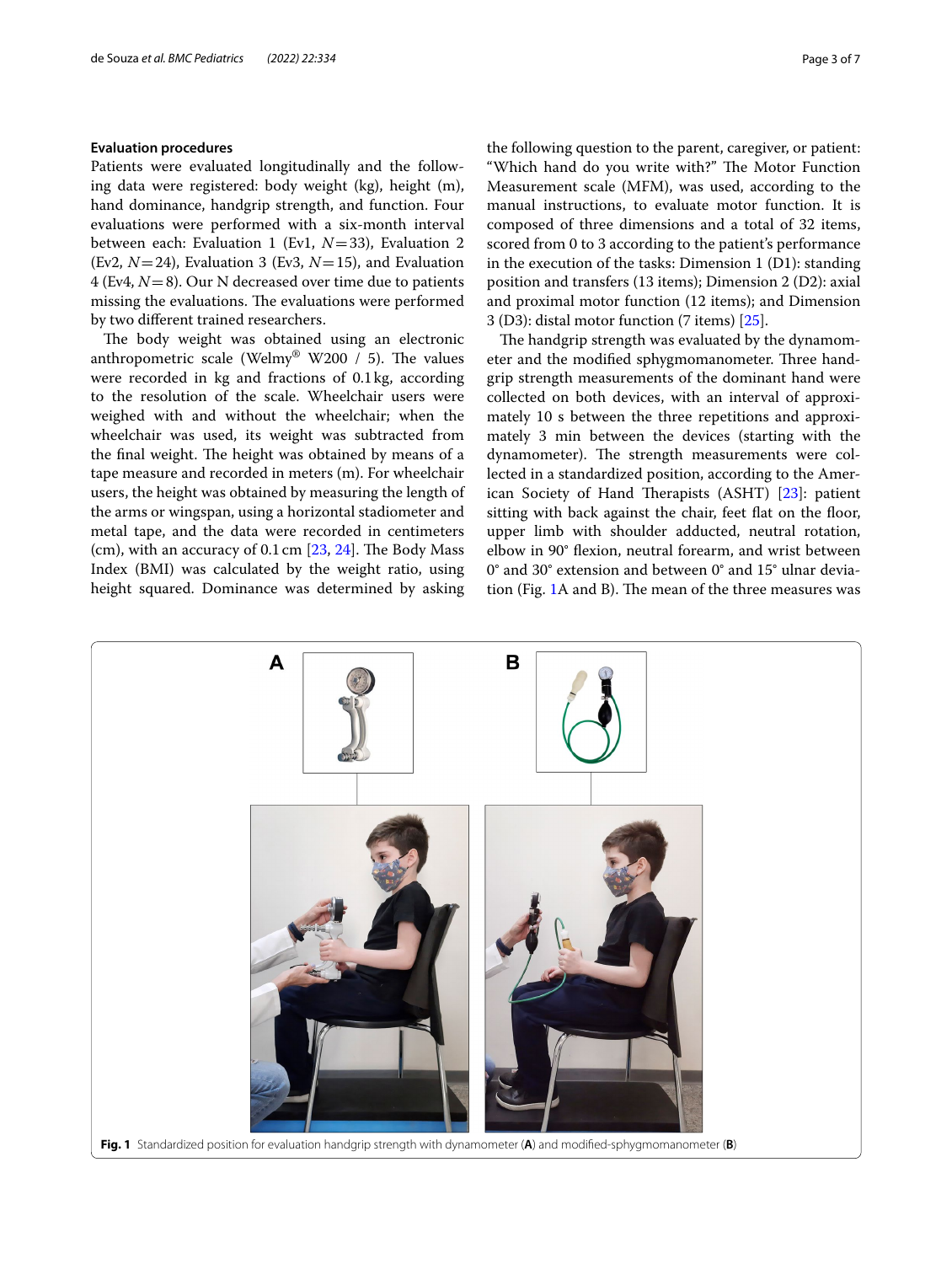used for statistical analysis. Handgrip strength values, obtained with the modifed sphygmomanometer in units of millimeters of mercury (mmHg), were converted to pound per square inch (psi), considering that 1psi equals 51.75mmHg. Handgrip strength values obtained with the dynamometer were recorded in units of kilogram force (Kgf).

### **Statistical analysis**

Initially, a descriptive analysis of the data was performed using the means and standard deviations. Correlation between dynamometer and sphygmomanometer measures at the first evaluation  $(N=33)$  was calculated following adjustment for repeated observations, as described by Bland and Altman (1995) [\[26\]](#page-6-25), where correlations of  $< 0.19$  = very low, 0.20–0.39 = low, 0.40–0.69 = moderate,  $0.70-0.89 =$ high, and  $0.90-1.0 =$ very high  $[27]$  $[27]$  $[27]$ .

Regression models were used for the longitudinal analysis of evaluations 1, 2, 3, and 4. The handgrip strength data obtained with the dynamometer and modifed sphygmomanometer during evaluations 1 to 4 were analyzed using the linear regression model with mixed efects. From each device over time, the estimated means were also compared to fnd evidence of diference. For this analysis, the age and MFM dimension 3 (D3) were covariables in the model. A residual analysis was conducted to check the adequacy of the model (assumptions of linearity, normality of residuals, and homoscedasticity of error variances, as well as outliers and infuential cases). The level of significance was set at 5% for all analyses, and SAS (version 9.2) software, specifcally the PROC MIXED, was used.

## **Results**

## **Cross‑sectional analysis**

Age and anthropometric and functional variables are shown in Table [1.](#page-3-0) There was no data exclusion, as all patients met the inclusion criteria. The mean handgrip strength was  $5.2 \text{ kgf (SD=0.72)}$  when evaluated by the dynamometer and 3.4psi.  $(SD=0.16)$ , when evaluated by the modifed sphygmomanometer (Table [1](#page-3-0)). Null values were only observed when the dynamometer device was used (19 null values from 80 evaluations). A very high correlation was observed between the dynamometer and the modifed sphygmomanometer at the frst evaluation (*r*=0.977; *p*<0.001).

# **Longitudinal analysis**

The comparison of the evaluations carried out over time is shown in Table [1.](#page-3-0) An increased body weight and decreased score to MFM can be observed at D1, D2, D3, and Total over time. Grip strength, using the dynamometer, was signifcantly diferent between the evaluations (Ev1 vs Ev2, Ev1 vs Ev3, Ev1 vs Ev4, Ev2 vs Ev3;  $p < 0.05$ ). The average of evaluation 1 was greater than that obtained in evaluations 2, 3, and 4. No evidence of statistical diferences was observed for hand grip strength when the modifed sphygmomanometer was used  $(p=0.33)$  (Table [1](#page-3-0)). Additionally, the absolute difference between Ev1 vs Ev4 was 2.22 kgf for the dynamometer (95%IC 0.92 to 3.52, *p*<0.01, t-value 3.38) and−0.25psi for the modified sphygmomanometer  $(95\%$ IC  $-0.53$ to 0.03,  $p$  0.08, t-value  $-1.76$ ). For the dynamometer, the absolute diference between Ev1 vs Ev2 was 1.40 kgf (95%IC 0.73 to 2.06, *p*<0.01, t-value 4.16), and between Ev1 vs Ev3 it was 2.10kgf (95%IC 1.24 to 2.96, *p*<0.01,

<span id="page-3-0"></span>

| <b>Table 1</b> Characterization of the study sample and data acquisition for all four evaluations |  |  |
|---------------------------------------------------------------------------------------------------|--|--|
|---------------------------------------------------------------------------------------------------|--|--|

| Variables analyzed                | Evaluation 1 ( $n = 33$ )             | Evaluation 2 ( $n = 24$ )                  | Evaluation 3 ( $n = 15$ )  | Evaluation 4 ( $n = 8$ )   |
|-----------------------------------|---------------------------------------|--------------------------------------------|----------------------------|----------------------------|
| Age (Years)                       | 10.0(0.33)                            | 10.8(0.34)                                 | 11.3(0.35)                 | 12.2(0.37)                 |
| Weight (Kg)                       | 37.2 $(2.4)^{a,b,c}$                  | 41.9(2.51)                                 | 45.6 (2.77)                | 48.9(4.7)                  |
| Height (m)                        | 1.35(0.03)                            | 1.41(0.03)                                 | 1.42(0.04)                 | 1.42(0.07)                 |
| BMI ( $\text{Kg/m}^2$ )           | 19.7(1.2)                             | 20.8(1.2)                                  | 22.8(1.6)                  | 23.8(3.6)                  |
| <b>MFM D1 (%)</b>                 | 41.5 $(6.2)^{b,c}$                    | 34.8(6.4)                                  | 26.8(6.8)                  | 25.0(7.7)                  |
| <b>MFM D2 (%)</b>                 | $87.9(2.9)^c$                         | $86.7(3.0)^e$                              | $86.0(3.2)^{f}$            | 81.1(3.4)                  |
| <b>MFM D3 (%)</b>                 | 87.4(2.0)                             | 88.4 $(2.2)^e$                             | 87.6(2.4)                  | 82.4(2.9)                  |
| MFM Total (%)                     | 67.3 $(3.6)^{b,c}$                    | 65.7 $(3.7)^e$                             | 62.3(3.9)                  | 58.7(4.2)                  |
| Dynamometer (kgf)<br>[95%Cl]      | 5.2 $(0.72)^{a,b,c}$<br>$[3.7 - 6.7]$ | 3.8 $(0.73)$ <sup>d</sup><br>$[2.4 - 5.3]$ | 3.1(0.8)<br>$[1.6 - 4.6]$  | 3.0(0.9)<br>$[1.2 - 4.8]$  |
| Modified-sphygmo (psi)<br>[95%CI] | 3.4(0.16)<br>$[3.0 - 3.7]$            | 3.3(0.16)<br>$[3.0 - 3.6]$                 | 3.4(0.17)<br>$[3.0 - 3.7]$ | 3.6(0.19)<br>$[3.2 - 4.0]$ |

Mean values and standard errors (between brackets)

*n* number of patients, *BMI* body mass index, *MFM* measure of motor function, *D1* dimension 1 of MFM, *D2* dimension 2 of MFM, *D3* dimension 3 of MFM, 95%CI (95% confidence interval). Differences of least squares means (mixed effect models),  $p < 0.05 = a$ : Evaluation (Ev) 1 vs Ev2, b: Ev1 vs Ev3, c: Ev1 vs Ev4, d: Ev2 vs Ev3, e: Ev2 vs Ev3, e Ev4, and f: Ev3 vs Ev4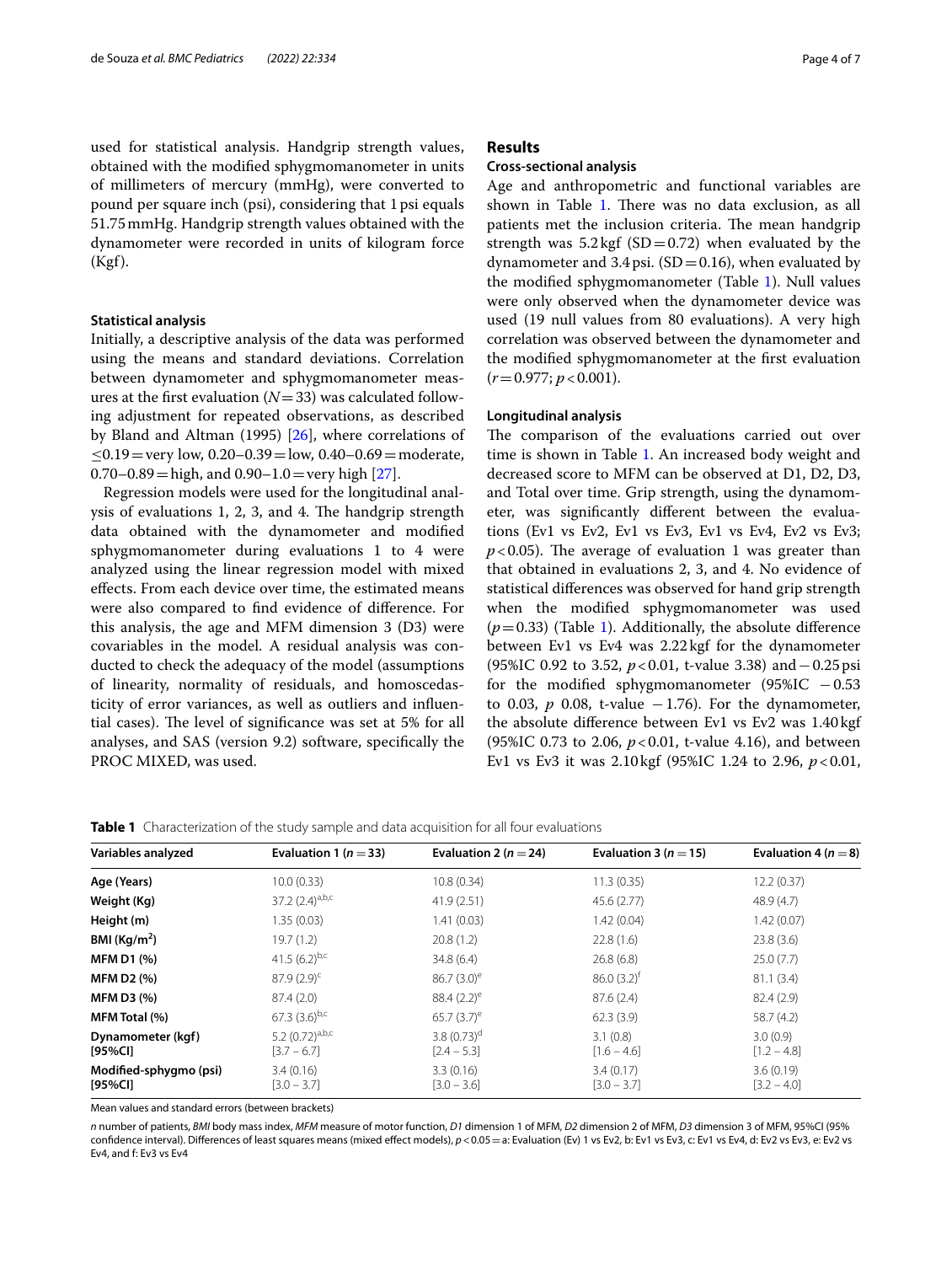t-value 4.83). The evolution of handgrip strength during the four assessments, using both devices, is illustrated in Fig. [2.](#page-4-0) The estimated difference was lower for the modifed sphygmomanometer in all three evaluations than the results obtained with the dynamometer (Table [1;](#page-3-0) Fig. [2](#page-4-0)).

# **Discussion**

A progressive reduction of upper limb muscle strength may compromise motor performance in daily functional activities of patients with DMD [\[15\]](#page-6-13); therefore, adequate grip measurement should be used for more efective therapeutic interventions. The results of this study indicate a very high correlation between the grip strength assessed by the modifed sphygmomanometer and dynamometer, corroborating the fndings of Vermeulen et al. (2015), who reported a strong correlation between hydraulic and pneumatic instruments  $[28]$  $[28]$ . Thus, it can be suggested that, if hydraulic and pneumatic equipment provides values that have a clinical correlation, professionals should opt for the device that allows the most reliable measurement and has the lowest price.

Our results show a signifcant diference in strength among the four evaluations made using the dynamometer but not those made using the modifed sphygmomanometer. Null values were observed when the dynamometer device was used, independent of age. For older children and those in a more advanced phase of the disease, the dynamometer may indicate low results, due to the rigidity and weight of the instrument [[11\]](#page-6-12). This seems to be the case in the present study. For patients aged 10, which was the average age of the sample, the grip strength assessed with the dynamometer confrms the lower grip strength development reported by Mattar et al. [\[16\]](#page-6-14). Compared to typical children, patients with DMD reach the highest percentage (normative value) for age 10 using the modifed sphygmomanometer (50.7%) rather than the dynamometer  $(40.8\%)$  [\[8](#page-6-7), [9\]](#page-6-8). Thus, we can infer that the sphygmomanometer grip allowed for a complete grip, using all fngers, unlike the dynamometer, suggesting that grip strength might be underestimated in the latter.

The longitudinal data seem to confirm our hypothesis that the modifed sphygmomanometer is efective for evaluation of handgrip strength in diferent stages of DMD. However, the data obtained with the dynamometer indicate a reduction in handgrip strength in all evaluations (every 6 months). Based on what is available in the literature, we did not expect this change for the following reasons: (1) Reduction in handgrip strength is not expected in younger patients  $[16]$  $[16]$ ; (2) The change in grip strength (absolute values) during the period of 1 year is only noticeable for non-walking patients, with a mean age of 13.9 years  $[29]$  $[29]$ ; (3) There is a strong correlation between muscle strength and motor function, evaluated by the MFM total score [\[13](#page-6-10), [30\]](#page-6-29); and (4) In the initial stage of the disease, the upper limb functional capacity is preserved  $[10, 13, 31]$  $[10, 13, 31]$  $[10, 13, 31]$  $[10, 13, 31]$ . Thus, the patients are not expected to have reduced grip strength.

<span id="page-4-0"></span>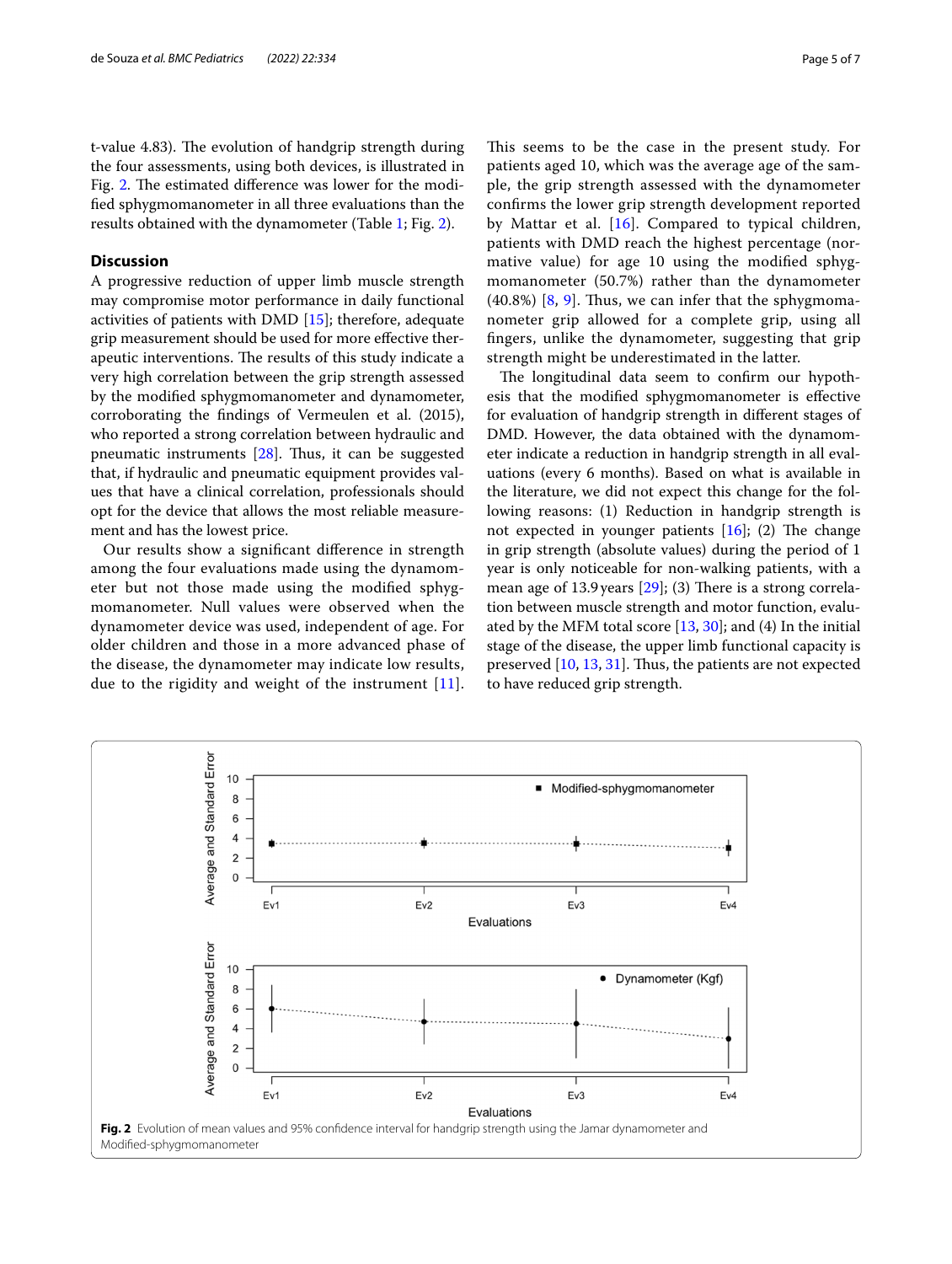In the present study, using the modifed sphygmomanometer, we observed the evolution of handgrip strength expected for the age of the patients and the two-year duration of the study. Taking into consideration the age of our patients (mean of 10 years) and the fact that the grip strength, assessed by the modifed sphygmomanometer, did not change over 18months (absolute values), we suggest that the modifed sphygmomanometer provides more accurate data than the dynamometer. Moreover, we observed a signifcant fuctuation of grip strength when the dynamometer was used. This finding indicates a certain disparity of results between instruments, especially when we take motor function data into consideration. From the biomechanical point of view, the dynamometer stimulates a hook-and-loop pattern, characterized by thumb and digits in adduction, flexed fingers, a flat arch, and a narrow range of digits, which, according to Kapandji (2000) [[15](#page-6-13)], does not favor the grip because it does not fully adapt to the shape of the object. In contrast, the cylindrical grip exerted on the modifed sphygmomanometer is characterized by volar flexion, a neutral position of the wrist, thumb in abduction and opposition, and fngers in abduction and fexion. Still, according to Kapandji (2000) [\[15](#page-6-13)], grasping an object requires the hand to adapt to the shape of the object, and the development of strength will be directly related to the volume of the object. Thus, all the structures of the hand participate physiologically.

Considering the progressive nature of DMD, health professionals and researchers should use instruments that are capable of monitoring disease progression. In the evaluation of patients with reduced handgrip strength, pneumatic instruments, such as the modifed sphygmomanometer, seem to be more advantageous than others, because they allow for the control of the resistance imposed [\[28\]](#page-6-27), and they are more lightweight [\[18](#page-6-16)], easier to manipulate during the test  $[32]$  $[32]$ , and have a manometer that is graduated in small intervals  $[19]$  $[19]$ . Thus, the modified sphygmomanometer seems to be more efficient for the evaluation of handgrip strength of patients with DMD than the dynamometer.

The main limitation of this study is the limited sample size, mainly across the longitudinal evaluations. Sample loss across evaluations is a common occurrence in follow-up clinical studies [[33](#page-6-32)]. It is important to highlight that the patients who completed all evaluations of the study were not weak and did not present a lower score for the MFM dimension 3. Although our Rehabilitation Center receives patients from various regions of the country, adherence is not consistent. Another limitation is the absence of intra- and inter-rater reliability and agreement study. Although three measures for the dynamometer and the modifed sphygmomanometer were obtained for each participant at four diferent evaluations, the mixed-efects model allowed the estimation of inter- and intra-individual variability to calculate the statistical inferences. However, obtaining a measure of variability of the diferences which would allow the calculation of a measure of efect size, such as Cohen's d, becomes a difficult task  $[34]$  $[34]$ . For this reason, we used the absolute diferences between the means of the evaluations as an estimate of efect size, considering the known limitations of *p*-values [[35\]](#page-6-34). Caution is still needed when this device is used by diferent raters. In conclusion, this study demonstrates that the modifed sphygmomanometer seems to be more appropriate than the dynamometer for measuring handgrip strength in all stages of DMD.

# **Conclusion**

The results of this study indicate the potential for the modifed sphygmomanometer to become a more suitable instrument for measuring handgrip strength of patients with reduced handgrip strength, such as DMD. Future study is needed to verify the reliability of the modifed sphygmomanometer in patients with DMD.

#### **Acknowledgments**

We would like to thank the physical therapists of the Myopathies Ambulatory: Márjory Bená, Livia Marcello Zampieri, Joyce Aline Paganelli and Larissa de Oliveira Okama, for the collaboration in the evaluation of the patients and the organization of the outpatient routine. Claudia Sobreira made the diagnosis of the patients. We would like to thank Quark Medical (Piracicaba, São Paulo, Brazil) for providing the modifed-sphygmomanometer used in the present study. This work was funded by CNPq (Conselho Nacional de Desenvolvimento Científco e Tecnológico) and CAPES (Coordenação de Aperfeiçoamento de Pessoal de Nível Superior – Brasil). A.C.M.S. is a fellow of the CNPq (Process: 309058/2018-0).

#### **Authors' contributions**

Mariana Angelica Souza developed the study design and took the lead in writing the manuscript, analyzing and interpreting the data; Gabriela Davoli, Ananda Cezarino and collected and compiled the data and helped with the writing of the manuscript; Edson Z Martinez and Elisangela Lizzi performed the statistical analysis. Ana Claudia Mattiello-Sverzut developed the study design, wrote the manuscript and supervised the staff. All authors read and approved the fnal manuscript.

#### **Funding**

This work was funded by CNPq (Conselho Nacional de Desenvolvimento Científco e Tecnológico) and CAPES (Coordenação de Aperfeiçoamento de Pessoal de Nível Superior – Brasil). A.C.M.S**.** is fellow of the CNPq (Process: 309058/2018-0).

#### **Availability of data and materials**

The data sets used and analyzed during the current study are available from the corresponding author, upon reasonable request.

#### **Declarations**

#### **Ethics approval and consent to participate**

This study was approved by Ethics Committee of the Clinics Hospital of the Ribeirão Preto Medical School, University of São Paulo (HCFMRP-USP -process number 15508/2016).

The parents, or quardians of the patients, agreed to their participation by signing an informed consent form.